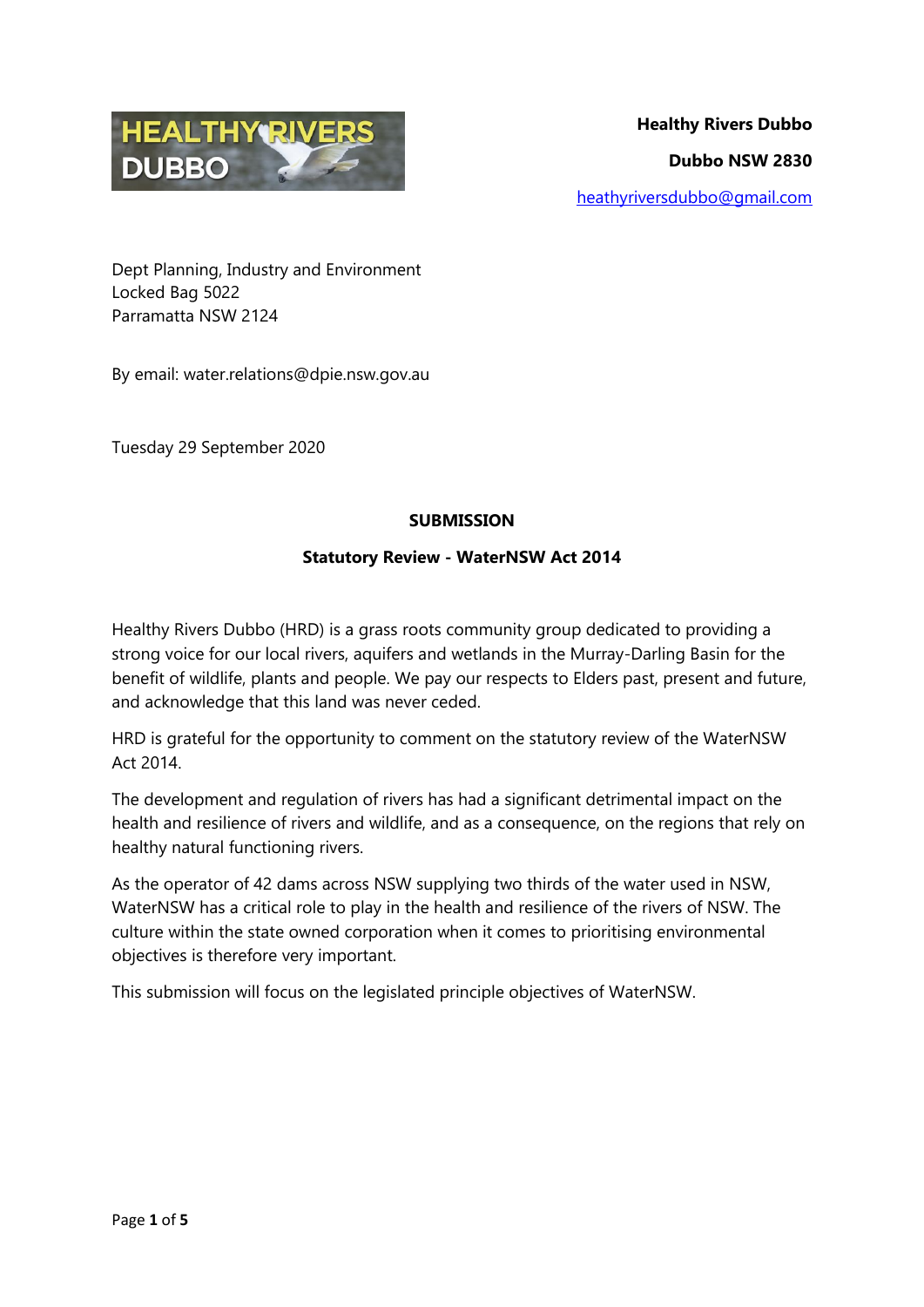# Question 2: Do the legislated principal and other objectives of WaterNSW need to be updated, amended or expanded to include any other matters?

Setting objectives is a powerful tool for organisations. Over time, objectives create and reinforce corporate culture. The objectives of an organisation inform decisions management make around hiring and training staff. They are the force behind the motivation of the organisations' employees.

From page 6 of the issues paper:

Section 6: The principal objectives of WaterNSW under the Act:

(a) to capture, store and release water in an efficient, effective, safe and financially responsible manner, and

(b) to supply water in compliance with appropriate standards of quality, and

(c) to ensure that declared catchment areas and water management works in such areas are managed and protected so as to promote water quality, the protection of public health and public safety, and the protection of the environment, and

(d) to provide for the planning, design, modelling and construction of water storages and other water management works, and

(e) to maintain and operate the works of WaterNSW efficiently and economically and in accordance with sound commercial principles.

Section 6 (2) contains the other objectives of WaterNSW, these include:

• to be a successful business

• to exhibit a sense of social responsibility having regard to the interests of the community

• to exhibit a sense of responsibility towards regional development and decentralisation in the way in which it operates

• where its activities affect the environment, to conduct its operations in compliance with the principles of ecologically sustainable development contained in Section 6 (2) of the Protection of the Environment Administration Act 1991.

These other objectives are of equal importance but are not as important as the principal objectives of WaterNSW.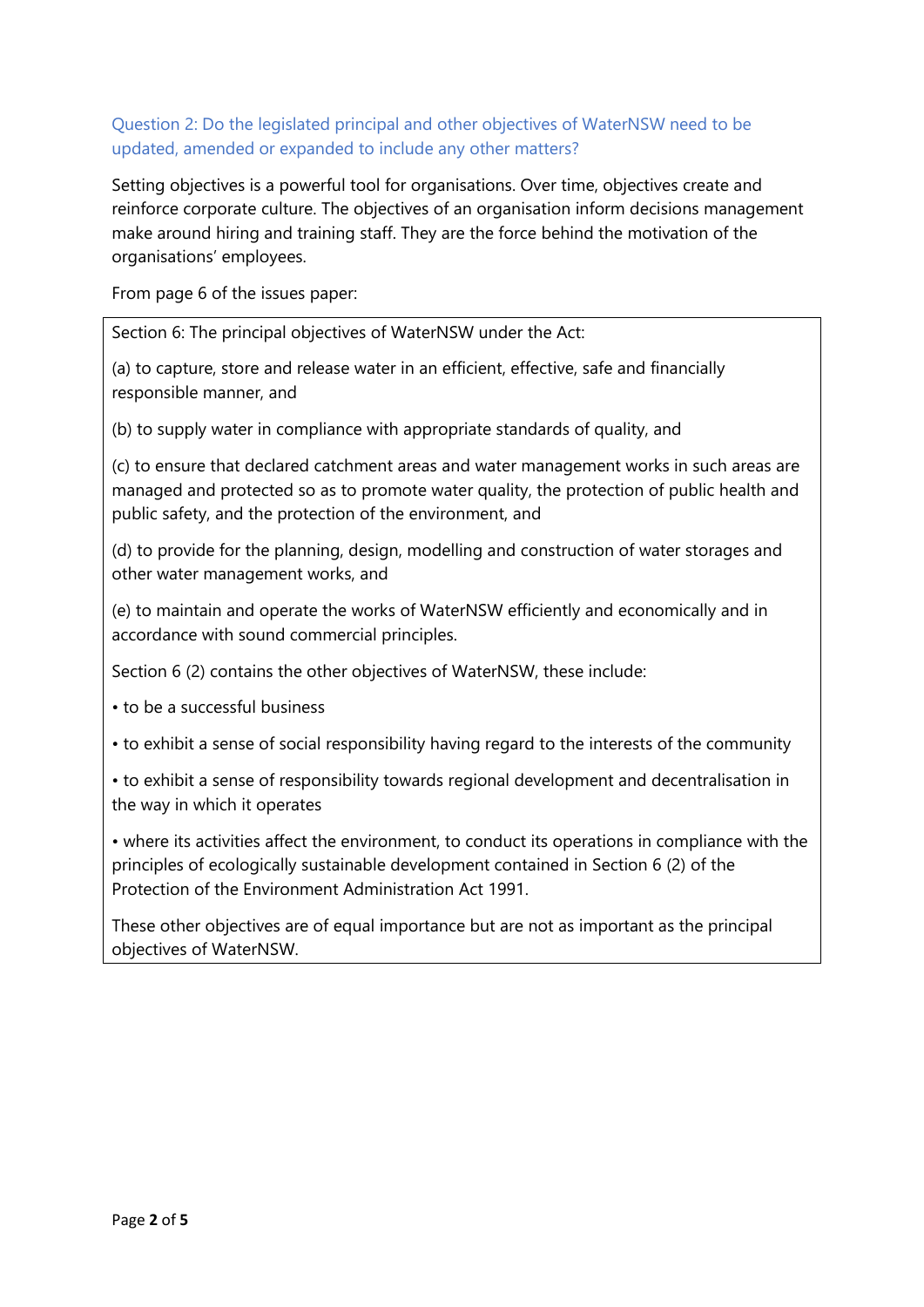## The principles of ecologically sustainable development (ESD):

 (a) the precautionary principle—namely, that if there are threats of serious or irreversible environmental damage, lack of full scientific certainty should not be used as a reason for postponing measures to prevent environmental degradation.

In the application of the precautionary principle, public and private decisions should be guided by:

 (i) careful evaluation to avoid, wherever practicable, serious or irreversible damage to the environment, and

(ii) an assessment of the risk-weighted consequences of various options,

 (b) inter-generational equity—namely, that the present generation should ensure that the health, diversity and productivity of the environment are maintained or enhanced for the benefit of future generations,

 (c) conservation of biological diversity and ecological integrity—namely, that conservation of biological diversity and ecological integrity should be a fundamental consideration,

 (d) improved valuation, pricing and incentive mechanisms—namely, that environmental factors should be included in the valuation of assets and services, such as:

 (i) polluter pays—that is, those who generate pollution and waste should bear the cost of containment, avoidance or abatement,

 (ii) the users of goods and services should pay prices based on the full life cycle of costs of providing goods and services, including the use of natural resources and assets and the ultimate disposal of any waste,

 (iii) environmental goals, having been established, should be pursued in the most cost effective way, by establishing incentive structures, including market mechanisms, that enable those best placed to maximise benefits or minimise costs to develop their own solutions and responses to environmental problems.

Every action WaterNSW performs affects the environment. The modification of rivers has had significant impacts on groundwater aquifers, floodplains, wetlands a well as the rivers themselves.

Ramsar listed wetlands are protected under international agreements and legislation. Any actions taken by WaterNSW that reduce flows to Ramsar wetlands must be assessed under the principles of ESD.

Many iconic species of native fish, small bodied fish, migratory birds and water birds are listed as vulnerable and threatened under NSW and Commonwealth legislation. Numbers of native fish in the Murray Darling Basin have reduced by 90% since colonisation. Any actions taken by WaterNSW that impact the habitat of aquatic wildlife must be assessed under the principles of ESD.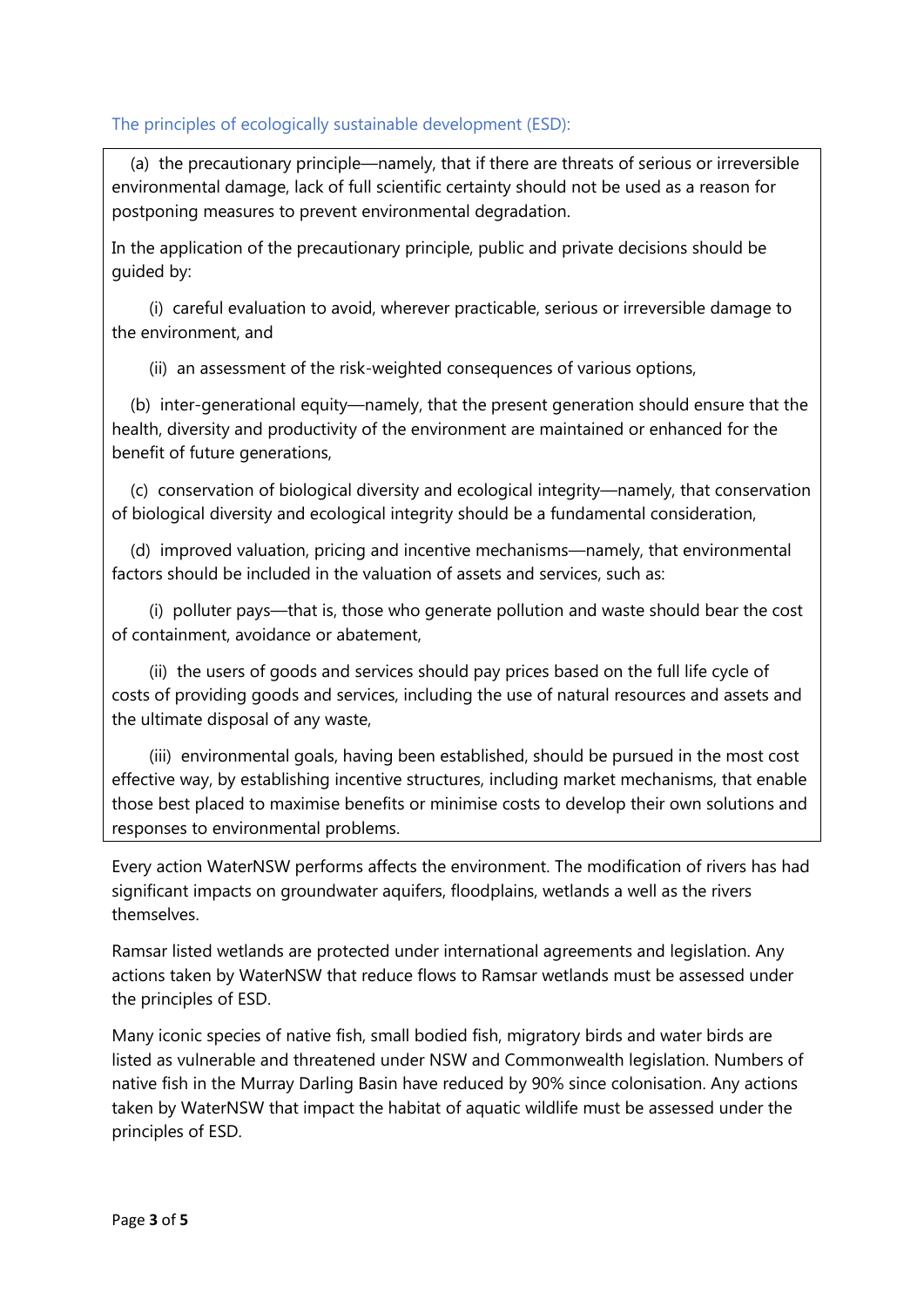Stygofauna grow slowly, don't have many young, live long lives and stay close to home. Some are from extremely old lineages, with ancestors dating back about 200 million years. It is because of their characteristics born of their low-energy environment, and their incredible age, a lot of stygofauna species are extremely rare and localised. Stygofauna contribute important ecosystem services by creating a nutrient cycle, and have been recognised as indicators of groundwater health. Stygofauna are vulnerable to extinction from environmental changes and human impacts. Any decision WaterNSW makes that would threatened stygofauna populations must be assessed under the principles of the ESD.

Connectivity between rivers is critical to enable the migration of aquatic life and to maintain the health of downstream ecosystems. Any decision WaterNSW make that will reduce the occurrences of connectivity between water sources must be assessed through the ESD principles.

**Recommendation:** The principles of ecologically sustainable development contained in Section 6(2) of the Protection of the Environment Administration Act 1991 should feature predominantly in the principle objectives of the Act.

HRD suggests the following amendments to the principle objectives:

(a) to capture, store and release water in an **ecologically sustainable**, efficient, effective, safe and financially responsible manner, and

(b) to supply water in compliance with appropriate standards of quality, and

(c) to ensure that declared catchment areas and water management works in such areas are managed and protected so as to promote water quality, the protection of public health and public safety, and the protection of the environment, and

(d) to provide for the planning, design, modelling and construction of water storages and other water management works **under the principles of ecologically sustainable development contained in Section 6(2) of the Protection of the Environment Administration Act 1991,** and

(e) to maintain and operate the works of WaterNSW efficiently and economically and in accordance with **the principles of ecologically sustainable development** and sound commercial principles.

#### Economic considerations:

The objectives of the WaterNSW Act have a strong focus on economic outcomes, which equate to its own profitability. Decisions made by WaterNSW that may maximise service to WaterNSW customers and therefore maximise WaterNSW profits, often negatively impact other parts of the economy.

Maximising 'efficiency' of water deliveries and minimising 'transmission losses' is language often used by WaterNSW. What this means out in the valleys is less free flowing water in rivers and wetlands.